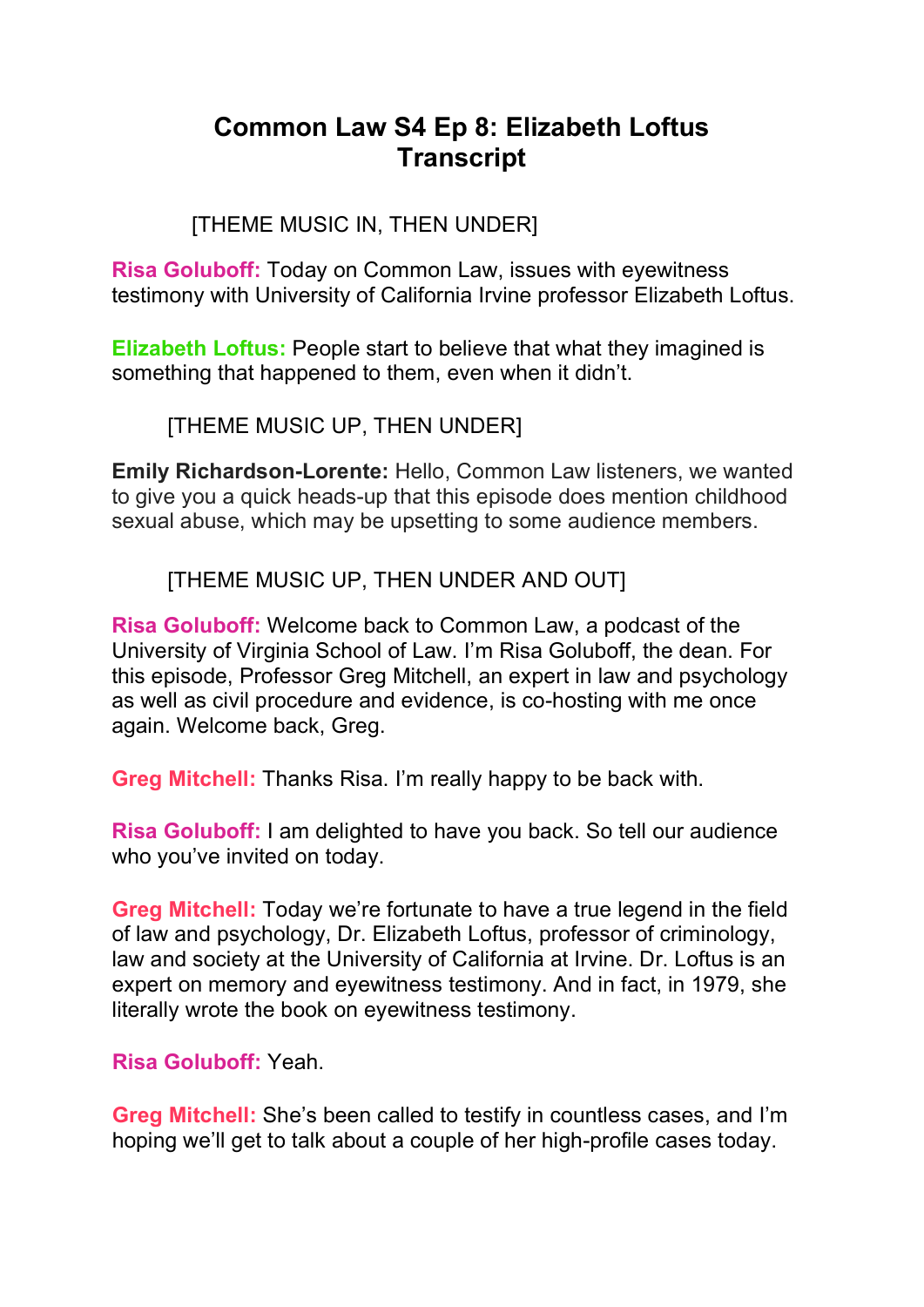**Risa Goluboff:** We will be right back with Elizabeth Loftus from the University of California, Irvine.

## [THEME MUSIC UP, THEN UNDER AND OUT]

**Greg Mitchell:** Elizabeth, thank you so much for joining us today.

**Elizabeth Loftus:** My pleasure.

**Risa Goluboff:** We've been talking to our guests about how they decided to focus on the subjects that eventually became their expertise. So how did you come to focus on memory and in particular memory as it relates to eyewitness testimony in court?

**Elizabeth Loftus:** I went to graduate school to study mathematical psychology.

**Greg Mitchell:** Mm-hmm.

**Elizabeth Loftus:** But it turned out I was kind of uninspired, I suppose.

**Greg Mitchell:** Mm-hmmm.

**Elizabeth Loftus:** While I was in graduate school, I was invited to join a research project by a professor on memory. Very different kind of memory than I would ultimately do, much more kind of theoretical work. And it wasn't until after I had my Ph.D. and I was teaching that I thought, you know, I really want to do work that has more obvious practical applicability. So I had some background in memory, I've always had an interest in legal cases and legal issues, and that perfect combination seemed to be the memory of witnesses. And that's what I started to study.

**Greg Mitchell:** It's my understanding that much of this work was being done in the laboratory with lists that subjects were being presented with, see how they could remember them, and it was very kind of – I don't wanna say artificial – but very antiseptic approach to memory. Is that fair to say?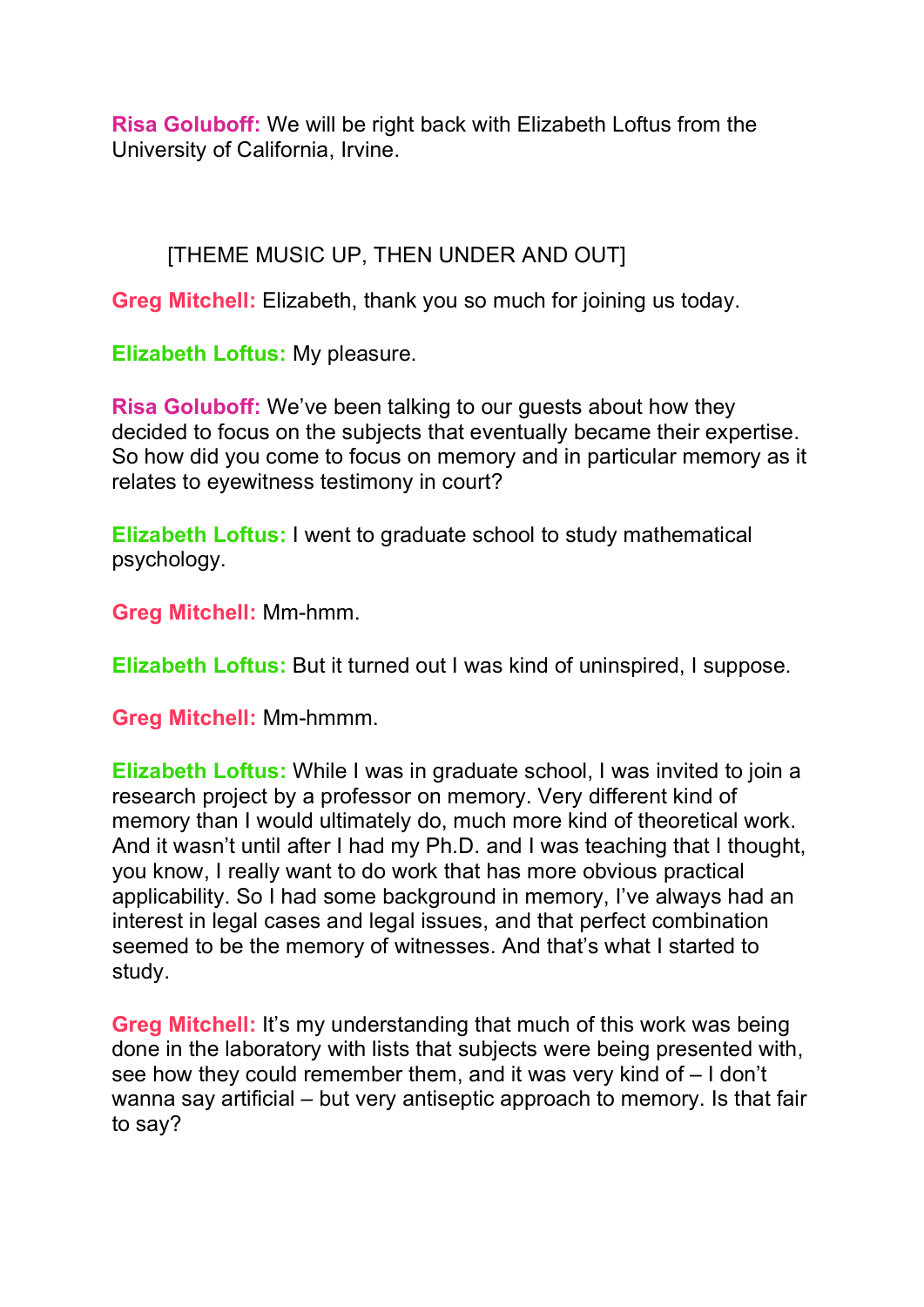**Elizabeth Loftus:** That's probably a good word, antiseptic. In fact, some people tried to take all meaning out of their stimuli and have people try to remember nonsense syllables, or things like D-A-X, something that's not really even a word. Or they were using word lists. Every now and then somebody would do a study of memory for stories, but I wanted to simulate what happens when somebody sees an accident or a crime. And I was using films of accidents when I started this research.

**Greg Mitchell:** And so methodologically, that was a fairly radical departure. How did you come by using these more realistic stimuli?

**Elizabeth Loftus:** I chose to use films of accidents because a former professor of mine had now taken a job at the U.S. Department of Transportation. And when I was exploring these new ideas with him, he said, well, if, if you look at accidents, there's money for research on accidents.

[LAUGHING]

**Elizabeth Loftus:** So I got a grant from the U.S. Department of Transportation to look at eyewitness memory for accidents.

**Risa Goluboff:** And what did you find in that study?

**Elizabeth Loftus:** There are just a zillion things you could look at – the effects of stress or the effects of timing. And I seized upon the idea why don't I look at the questioning process, what happens when witnesses are questioned about their experiences. That led me into looking at leading questions and how they can affect the answer people give or even contaminate the memory. Some of the early studies looked at how fast were the cars going when they "smashed" into each other, versus how fast were the cars going when they "hit" each other. And you could see that people would give you a higher estimate of speed and they also would falsely remember other details that were more consistent with a high-speed accident, like broken glass that didn't exist. So I soon realized that these leading questions were just a vehicle for communicating something to a witness, but only one vehicle. People pick up new information when they talk to other witnesses or when they get media coverage about some event. All of these can provide an opportunity for new information, sometimes misinformation, to contaminate memory.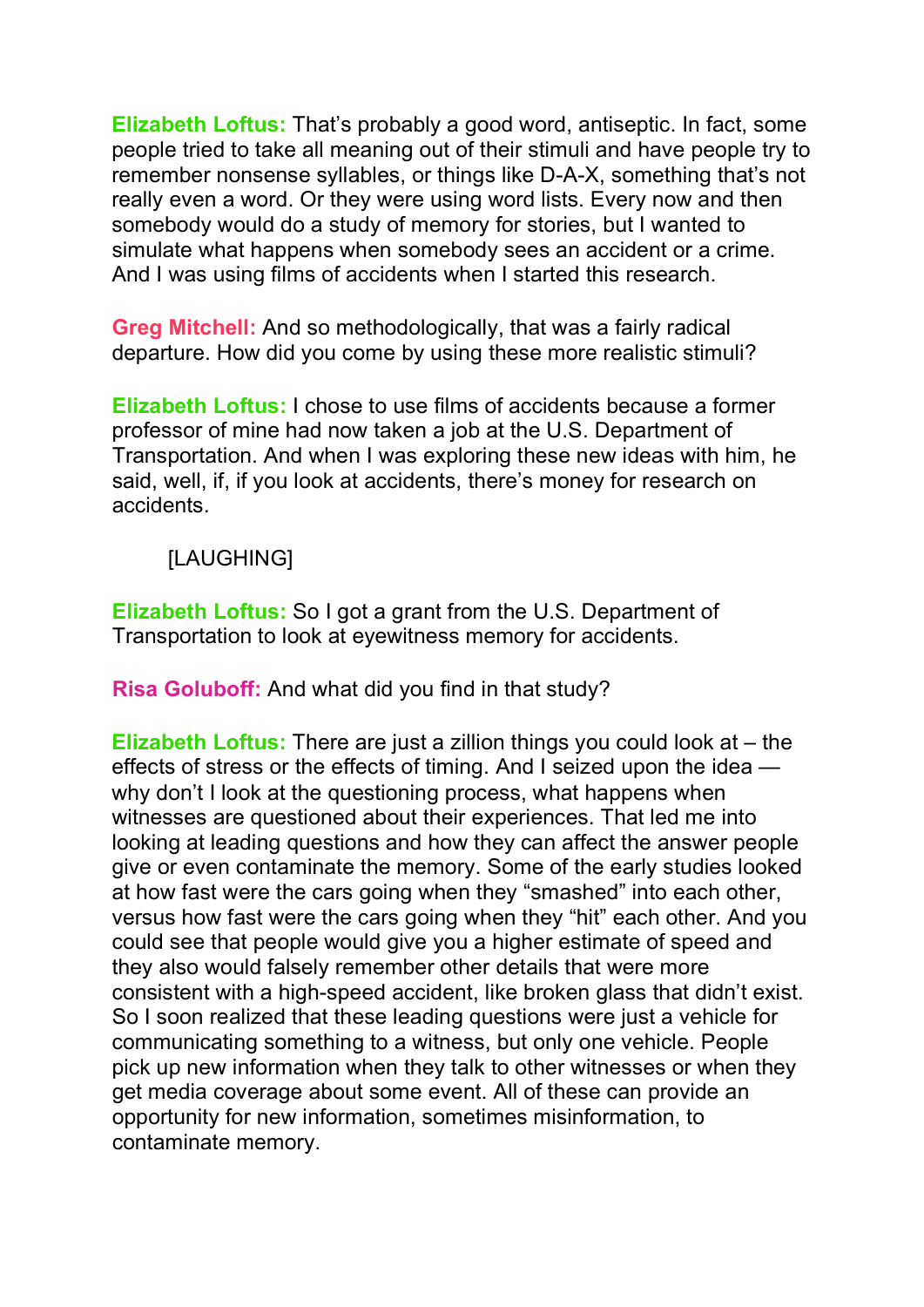**Risa Goluboff:** The image one would have is eyewitness testimony is you experience something or you see something and that's how you remember it forever. And, and what your work showed was memories can be distorted, they can be malleable, they can be influenced by all kinds of, you know, external stimuli or background conditions, right?

**Elizabeth Loftus:** Absolutely — right on.

**Greg Mitchell:** When you began this work, were there fundamental misconceptions about how eyewitness memory worked among courts and lawyers?

**Elizabeth Loftus:** There are many misconceptions that people in general, jurors in particular have about the workings of memory. So for example, we know, scientifically, that there's a cross-racial identification problem. People have more trouble identifying the faces of strangers of a different race than their own race.

**Greg Mitchell:** Mm-hmm.

**Elizabeth Loftus:** Do lay people understand that? Some people think it's just a myth. Some people think they all look alike, it's only true of prejudiced people, and that's not the case. So that's just one of many examples of lay belief that is not supported by scientific work or even contradicted by scientific work.

**Greg Mitchell:** I think what was really revolutionary was your findings on how much we can not only construct but influence the memory of the event after the fact. What are some of the common mistakes you see among therapists and police investigators when they're trying in good faith to find out what happened in the past?

**Elizabeth Loftus:** The kind of mistakes that I see amongst police officers or investigators of crimes, accidents and other legally important events are a little bit different than the kind of mistakes that you see amongst the problematic psychotherapy. So for example, in one eyewitness case in which I testified, where the officer shows the eyewitness a six pack, six photographs, to try to see if the witness can identify the perpetrator, and the eyewitness says, "I don't, I don't really see him there." The officer says, "Wait a minute. I see your eyes drifting down to number six. What's going on there?" So you see some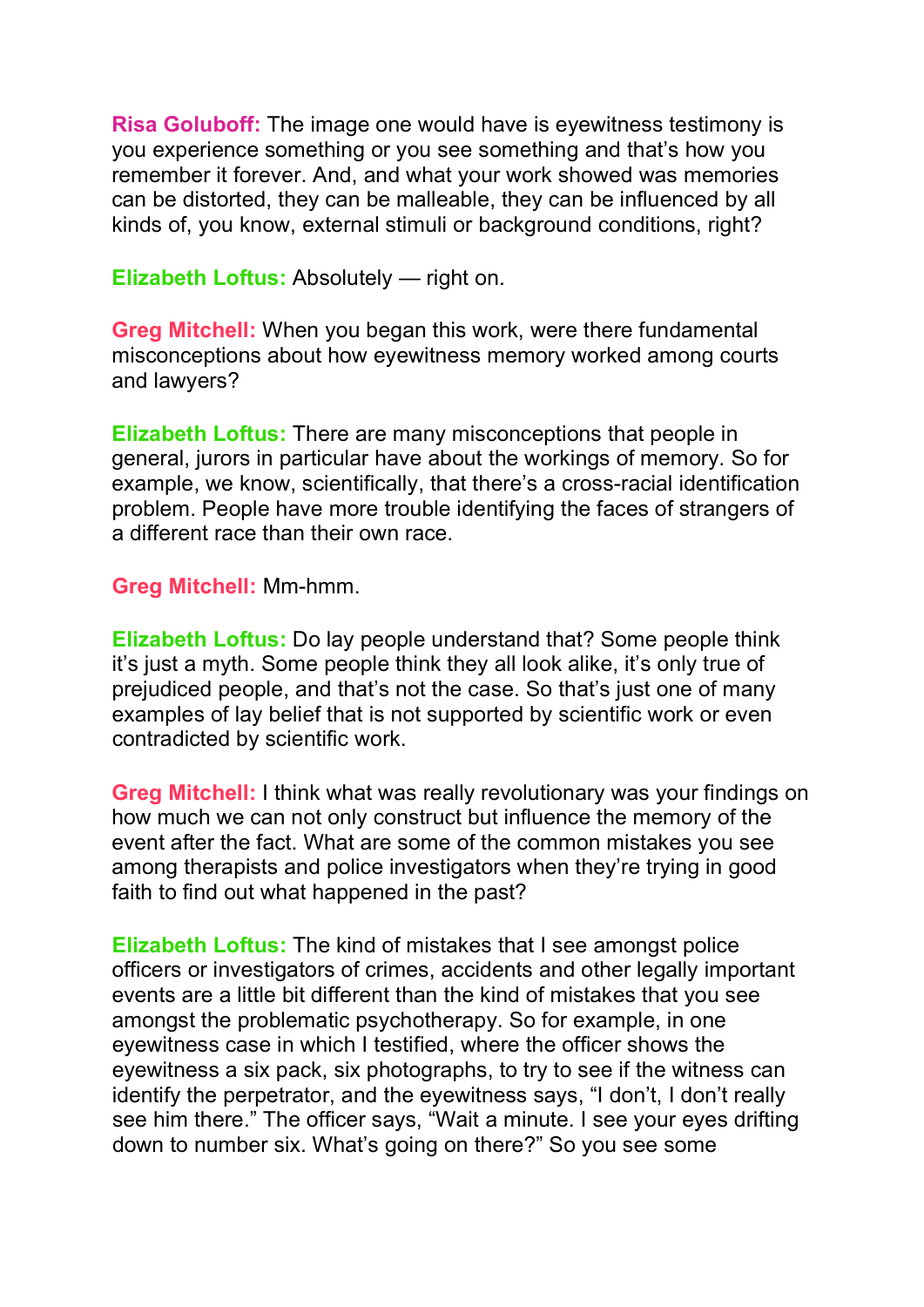suggestive intervention that ultimately leads this witness to now identify number six. Highly suggestive.

**Risa Goluboff:** So that's a problem with the police. What about psychotherapists? You said that was different.

**Elizabeth Loftus:** Yes. So the therapist might say, "You know, you've got all the symptoms of somebody who was sexually abused as a child. You're depressed, or you have an eating disorder," whatever the symptoms might be. Patient says, "I don't really remember anything like that." "Well, why don't you just close your eyes and try to imagine who might have done that to you? How old might you have been? Where might it have happened?" Well, this kind of guided imagination, even though these therapists somehow think it's gonna unearth some true memory, has the capability of creating false memories. People start to believe that what they had imagined is something that happened to them, even when it didn't.

**Greg Mitchell:** How have the courts changed in terms of their receptiveness to your testimony as well as other expert testimony on issues of eyewitness memory since you began?

**Elizabeth Loftus:** If I take you back to, let's say, the 1970s, typically it would be defense attorneys trying to introduce into a criminal case, a memory expert to talk about the factors that were relevant to understanding the eyewitness issues in the case at bar. Sometimes judges occasionally let the testimony in, but often they excluded that testimony. And when they excluded the testimony, the judge would typically say, "Well, it invades the province of the jury," or they'd say, "It's all within the common knowledge of the average person and therefore not a proper subject matter." That's what was going on in the 1970s, into the '80s. Then in 1983, something different happened. It was the Arizona Supreme Court that reversed a murder conviction because the trial judge had excluded my testimony. That case was State v. Chapple, 1983. A year later, California followed Arizona, People versus MacDonald, the trial judge excluded the memory scientist, California Supreme Court overturned. Since that time, we've seen a string of reversals, primarily in the state courts. It's now easier to get this expert testimony admitted. It doesn't mean it's always going to be admitted, but the fact of this string of reversals and the fact that even the National Research Council, the research arm of the National Academy of Sciences, put out a report expressing a favorable view of this method of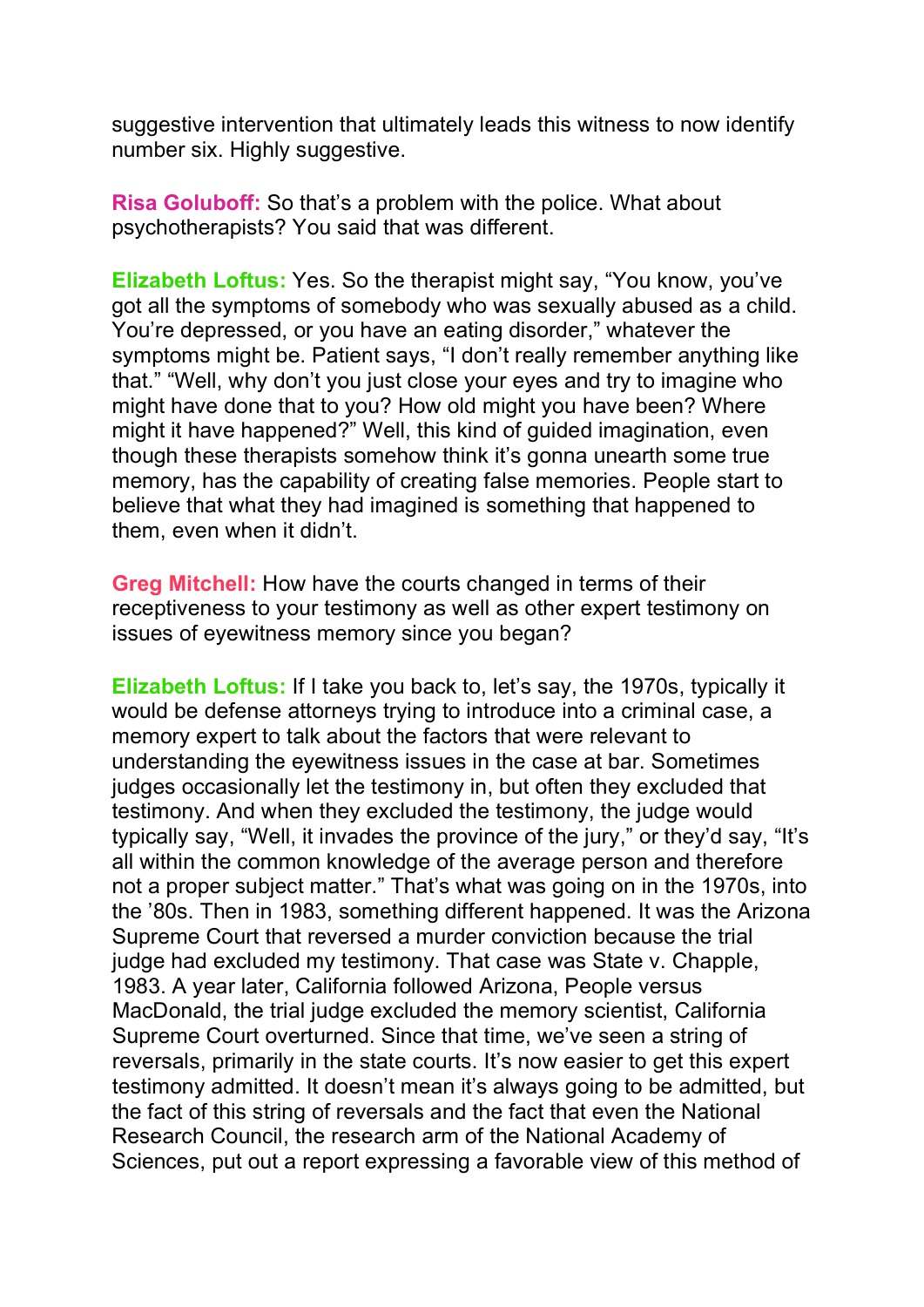educating jurors, either through expert testimony or jury instructions, it's a lot easier to get this testimony admitted.

**Risa Goluboff:** Both your own experiments and your own writing, and then also your role as an expert witness, right – you're putting yourself out there to offer up these views in the courtroom – is clearly a huge part of that sea change. And I'm curious, why did that change when it did? Maybe, maybe the answer is 'Elizabeth Loftus.'

## [LAUGHING]

**Risa Goluboff:** I know that's a huge part of the answer, but are there external forces, are there other aspects of what was going on in the world that you think led to that change as well?

**Elizabeth Loftus:** Thank you for that compliment, but I'd also bring in the Innocence Project in New York – now more than 350 cases of wrongful convictions, proven to be wrong through DNA testing. And when those cases have been analyzed, the major cause of that wrongful conviction is faulty memory. That has helped increase the acceptability of this kind of expert testimony.

**Greg Mitchell:** When you testify, what role do you usually play in a case? I'm familiar with testimony – your testimony in some cases – and it seems to me you usually give what our colleagues John Monahan and Larry Walker would call "social framework evidence," where you educate the jurors on relevant social science research, but don't necessarily draw any opinion about the reliability or accuracy of the testimony in a particular case. Is that a fair characterization?

**Elizabeth Loftus:** Yes, that's correct. I mean, my position is without independent corroboration, you can't know whether a memory is authentic or whether it's a product of some other process. So usually I'm talking about the factors in the eyewitness case that are known from the literature to produce difficulties for an accurate identification. I don't go so far as to say, 'This one is accurate or not.'

### **Greg Mitchell:** Yeah.

**Elizabeth Loftus:** One thing we know about people in general and jurors in particular is they are impressed with an account that's told with a lot of confidence, a lot of detail, even some emotion. That's impressive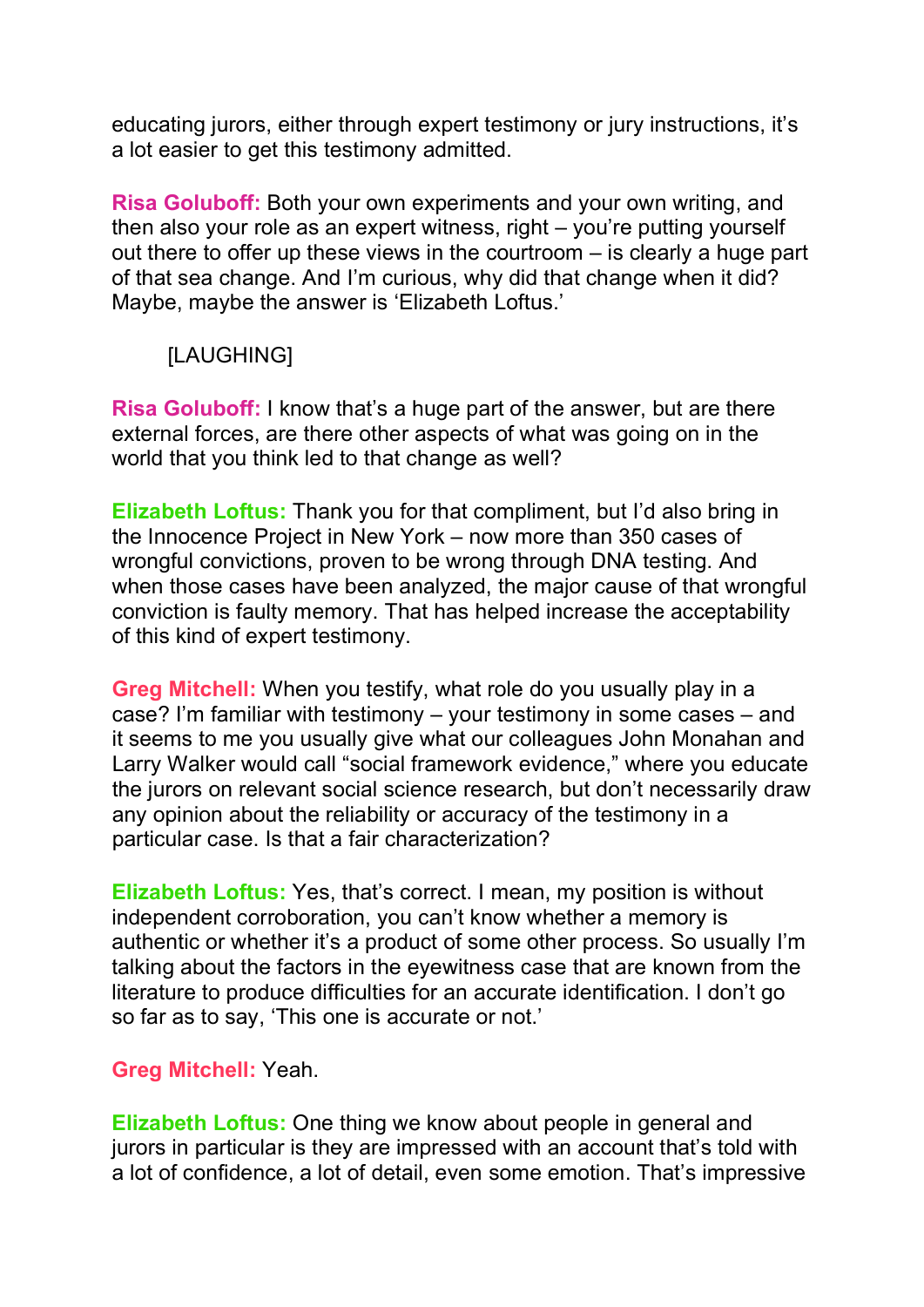to people. People have a tendency to want to embrace it and forget about, you know, scrutinizing it and asking, "Is this okay?"

**Risa Goluboff:** So that leads me to one of the cases that you were involved in that I think, I don't know, maybe straddles those two categories a little bit. So that's the George Franklin case from 1991 that is now a Showtime documentary called "Buried."

## **Buried (2021) Official [Teaser | SHOWTIME](https://www.youtube.com/watch?v=MElWc1ACVvM) Documentary [Series](https://www.youtube.com/watch?v=MElWc1ACVvM)**

**Voices:** She had witnessed her father commit a murder. Twenty years later, her memory came back to her. It was the first murder case involving a repressed memory. Voodoo psychology. It was horrific. Deviant sexual behavior. He told me that he would kill me No one should ever be tried based on memory alone. Even with all these horrible things, it's just the beginning.

**Risa Goluboff:** And in that case, Franklin's daughter recovered – or allegedly recovered – a memory of seeing her father kill her friend 20 years earlier. And she testified against her father for the prosecution. And in the documentary, you're pretty skeptical about this recovered memory and of the phenomenon of repressed memory. So here, right, there is clearly a murder, but I would think you would put it in the latter category of kind of the construction of a memory from scratch, in a way.

**Elizabeth Loftus:** Exactly. I mean, so it is in some sense that hybrid kind of case.

### **Risa Goluboff:** Right.

**Elizabeth Loftus:** I'll tell you a little bit about my experience in the case. So I get a call from a lawyer whose name is Doug Horngrad. He said, "Well, let me just tell you who I am. I was a public defender," which meant to me that he had a lot of trial experience. He was now in private practice. He'd handled a lot of serious cases, lot of murder cases, but he had a case and he just didn't know what to do with it. And he tells me about this claim of the daughter, claiming that she witnessed her father murder her best friend, repressed the memory for decades, and now it's back along with her supposedly recovered, repressed memories of other kinds of bad experiences. "Well, so what do you know about repression?" By that time, I had my Ph.D. for 20 years and I'd been writing books on memory. I said, "Well, I, you know, I've heard of this.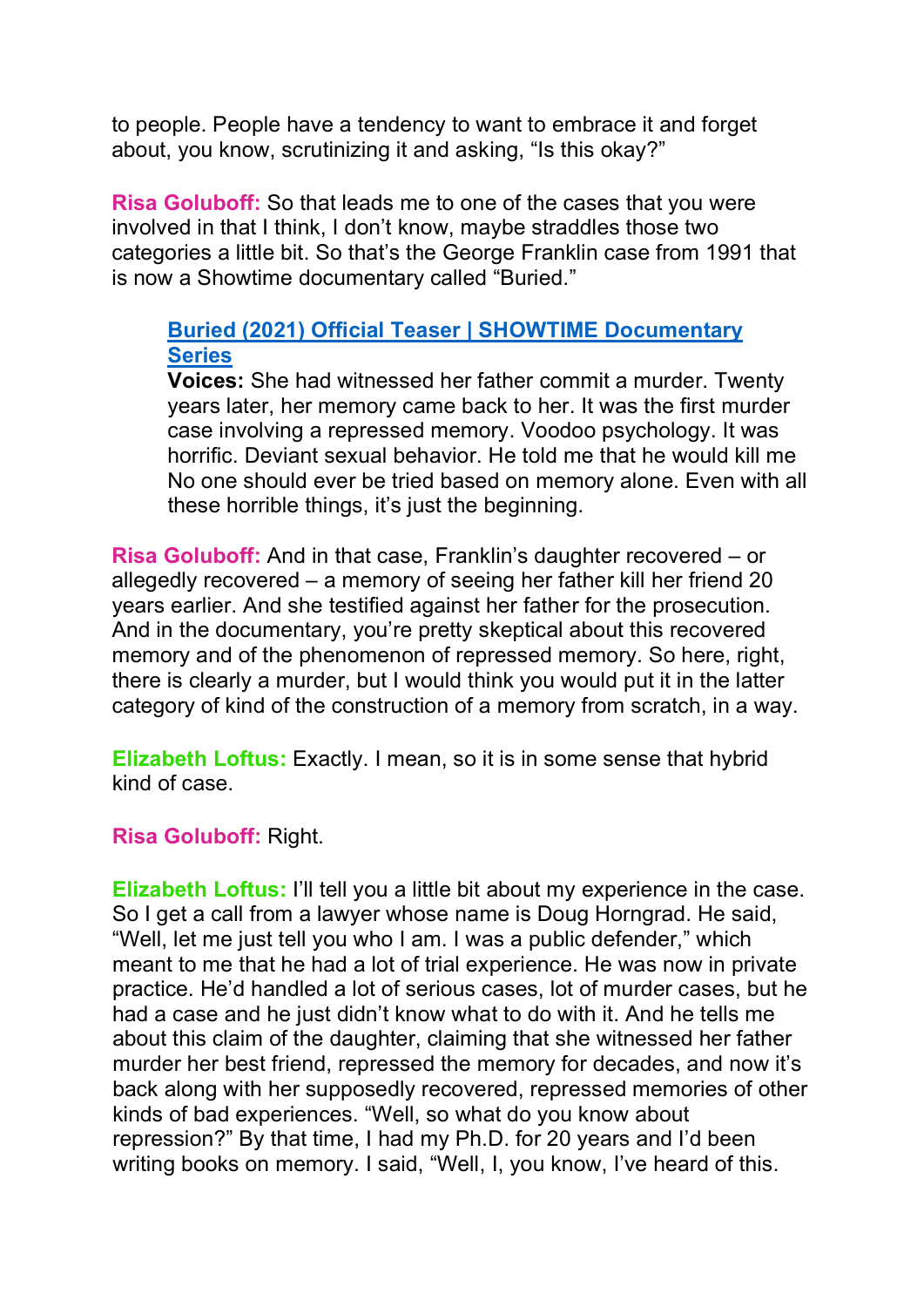It's kind of a hand-me-down Freudian idea. I've never really examined what's the evidence for it." And when I started to scrutinize the literature in conjunction with consulting on that case, I was pretty shocked to find there was really no credible scientific support for the idea that we can take this whole collection of horrible traumas, banish it into the unconscious, wall it off from the rest of mental life, be completely unaware that all these things happened, and by this process that's too extreme to be explained by ordinary forgetting and remembering, no credible evidence. My position in the last many years since this controversy erupted has not changed, despite the fact that repression aficionados have bent over backwards to try to find support for the claim.

**Greg Mitchell:** The American Psychological Association — I read their position as agnostic, perhaps.

#### **Elizabeth Loftus:** Right.

**Greg Mitchell:** I got this off the APA website where they were talking about this topic. They say, "Concerning the issue of a recovered versus a pseudo memory, like many questions in science, the final answer is yet to be known, but most leaders in the field agree that although it is a rare occurrence, a memory of early childhood abuse that has been forgotten can be remembered later. However, these leaders also agree that it is possible to construct convincing pseudo memories for events that never occurred." Do you think that's a decent summary of where things stand?

**Elizabeth Loftus:** Well, what does it mean to say that you can have a childhood abuse experience that you don't remember for a while and now you remember it? If it's by a process of ordinary forgetting and remembering, if you get reminded because of a retrieval cue, yes that happens! People can be reminded of things they haven't thought about for an awfully long time. They can be reminded of awful experiences that they haven't been thinking about for a long time. But what's being claimed in many of these repressed memory cases, particularly the ones that end up in litigation, is something too extreme to be explained by ordinary forgetting and remembering. These are the kinds of experiences that I and others have been asking, you know, where's the evidence? And until we find that evidence, I just don't think we should be prosecuting people and throwing them into prison, as George Franklin actually was for, um, the six years he spent before his conviction was overturned.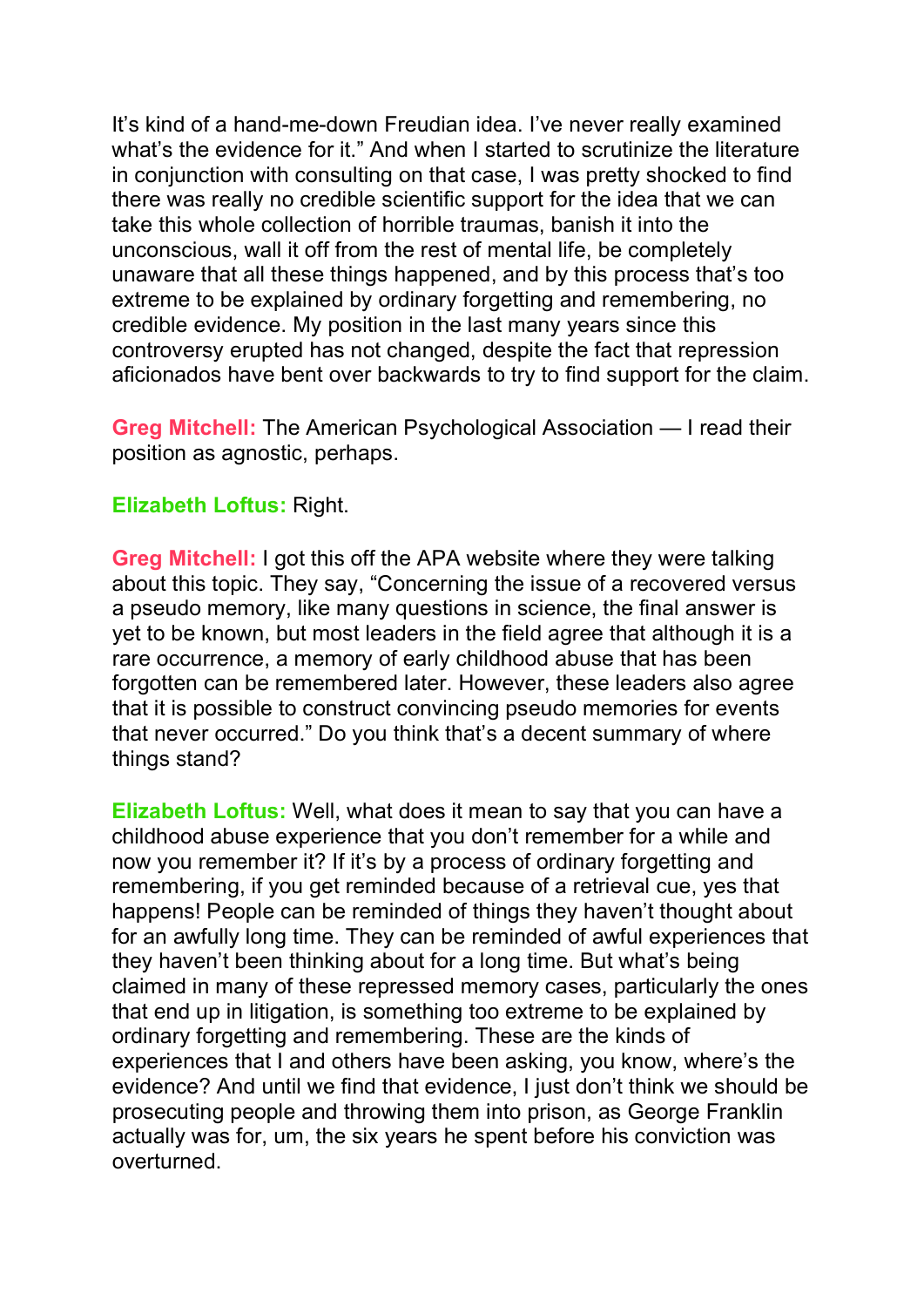**Risa Goluboff:** I would think another piece of this is – and why the memory questions are so salient here – is there's probably not other kinds of evidence that you can use for corroboration, right? That often these are acts that take place in private between two people. Where does that lead? That leads to, oh, a greater reliance on memory and therefore greater importance to the kind of work you've done, Elizabeth. Or a rejection of the possibility of finding culpability altogether. I don't know if that's the conundrum and it's not limited to these cases, but it does seem like it's often a feature of them, perhaps.

**Greg Mitchell:** Particularly with the wily repeat offenders who know how to limit existence of evidence.

**Risa Goluboff:** What would such evidence look like, either to prove or to disprove repressed memories? How would you go about asking that question in an experimental way?

**Elizabeth Loftus:** I would turn this around and say, let me tell you about the evidence that people ARE using to support massive repression. And you tell me whether you think it's good evidence. I mean, if I tell you for example, about the crown jewel in the repression aficionados' arsenal, a study by a sociologist who looked at individuals who were under the age of 12 when there was a report of sexual abuse — either at a hospital or a police station — a report. Come back to these people 20 years later and interview them about their life. 'What was your life like growing up in this urban area? Just tell me all about it.' 38% didn't mention the incident that was in the report. Is that proof of repression? They weren't even asked specifically about it. They just didn't mention it. People will want to say, 'See, 38% repressed their memory. 'No, they didn't. There are so many other reasons that have nothing to do with massive repression why someone might not want to tell the sociologist researcher that this incident happened to them. Maybe just didn't want to mention it. Or how about some of them were really young when the incident happened that brought them to the attention of the authorities. So that's just one example of how poor the evidence is that's being fobbed off as proof of repressed memory.

That's a little different than the question you asked: what would be a study that might prove it? I think it would be difficult to come up with an ethical experiment. But I've actually seen some pretty good papers on that by graduate students, but there is an ethical barrier to subjecting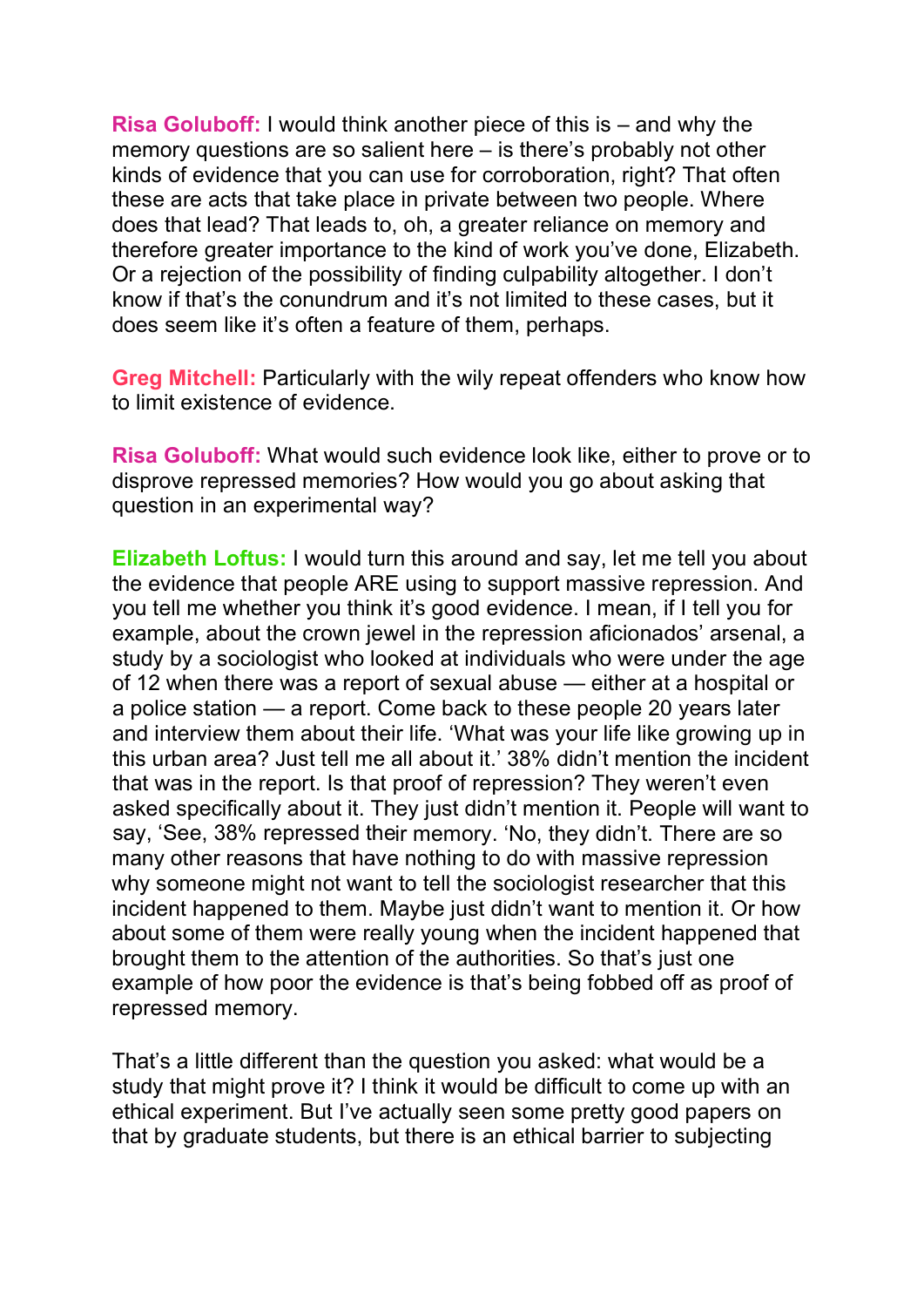people to, you know, five years of brutalization, and then seeing what happens to them.

**Greg Mitchell:** So why do you think the concept of repression remains so popular despite the serious questions about it as a scientific construct?

**Elizabeth Loftus:** Many people who want to salvage the basic idea are now calling it something else – dissociation, or sometimes dissociative amnesia. But I think that there are just some people who really don't like the idea of false memories of abuse. They feel it threatens the people who have true memories, and they want to believe that when somebody gives a report, that it's necessarily true. And it makes some people very uncomfortable to contemplate false accusations.

**Greg Mitchell:** Well, let's go back to some positives here. I mean, expert evidence on eyewitness testimony and memory is actually a success story in the courts. We've already talked about the greater receptiveness to testimony by experts such as yourself, Elizabeth. There've been other positive changes, haven't there, within the police agencies and the justice system?

**Elizabeth Loftus:** There are many other, um, eyewitness scientists from around the world who have contributed to this now huge body of scientific work. And it has led to changes in the way police do things. More and more agencies are looking into using blind testing, having the person who conducts a lineup, not know who the suspect is, so that they can't inadvertently communicate their knowledge or their suspicion to the witness that they're interviewing. There have been recommended changes on the kinds of instructions to give to witnesses who you're testing. Importance of saying something like, 'The perpetrator may or may not be here. It's just as important to exonerate the innocent as to find the guilty person.' You want to reduce the pressure on a witness to pick someone, anyone. Recommendations about how you pick fillers to step into the lineup, along with the suspect. What should they look like? What characteristics? Not just that they should resemble the suspect, but you need to take into account the description that the witness gave. So there are recommendations about things that the police or other investigators can do to make things better. And also things that can happen at trial. And all that I think is – well, an important role in that enterprise of reform is the work of the psychological scientists along with members of the legal profession who have advocated for these reforms.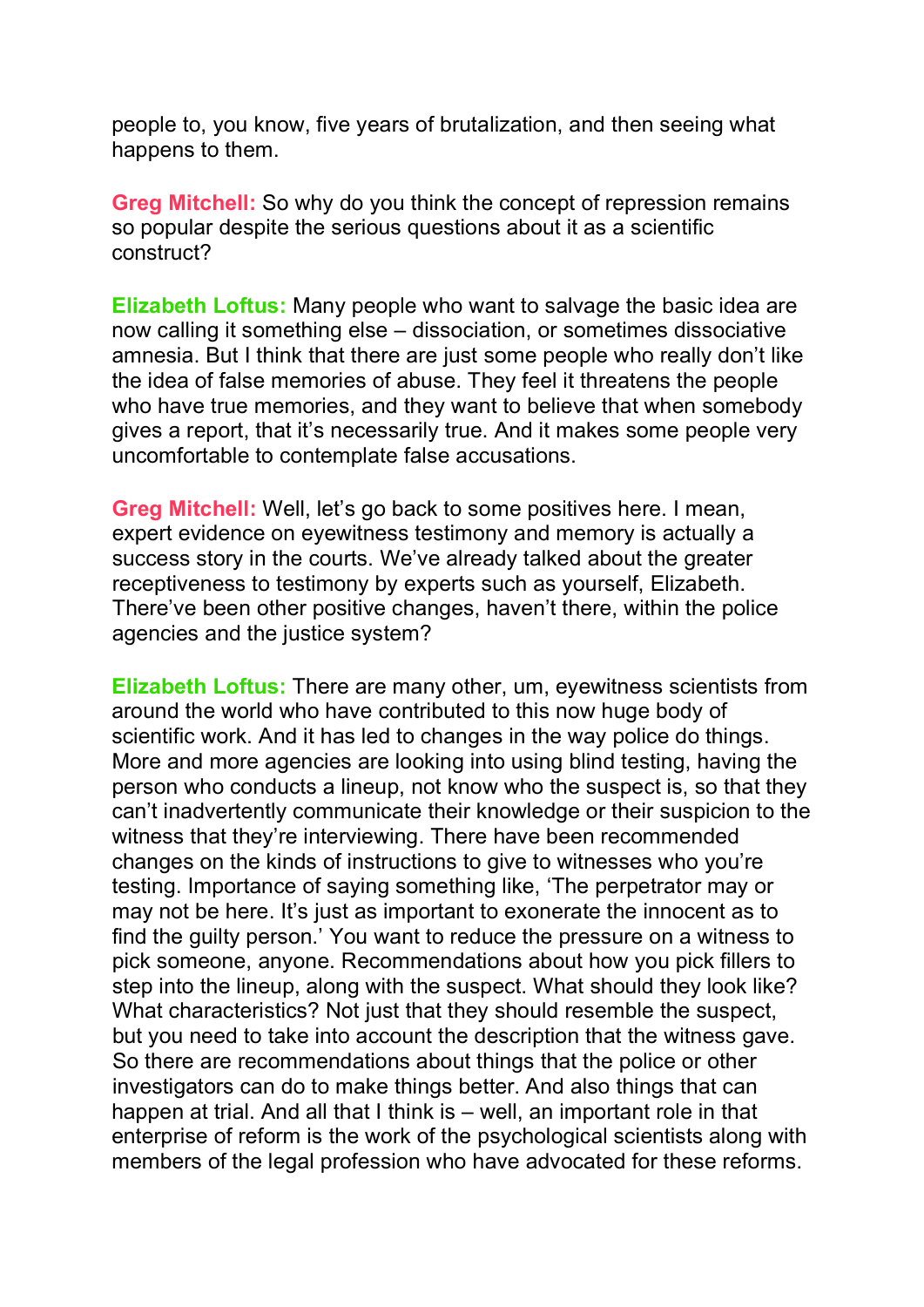**Risa Goluboff:** You and Judge Jed Rakoff, who's a federal judge in New York city who actually teaches here at the law school have coauthored an article called quote, "The Intractability of Inaccurate Eyewitness Identification."

#### **Elizabeth Loftus:** Right.

**Risa Goluboff:** And it's about how hard it is to prevent errors based on misleading eyewitness testimony in the courtroom. So I'm curious, what role do you think the adversarial system that we have plays in this? I mean, if we had a more kind of inquisitive system, more like the European systems where the judge has greater control over evidence and you aren't expecting experts to battle it out or lawyers to battle it out, do you think that would get us closer to the appropriate use of this kind of evidence?

**Elizabeth Loftus:** You know, I worry a little bit about a judge who calls in the judge's own expert because who's the judge gonna pick? And I can tell you, I would cringe if the judge picked some of the opposing experts that I have seen in some of the cases I've been involved in. But one of the things that Judge Rakoff and I did talk about is the move to use jury instructions to help cure this problem – jury instructions on eyewitness memories, such as the Henderson instructions that came out of New Jersey. At the point we wrote our article, the studies of those jury instructions seem to suggest that they DID make jurors a little more skeptical, but they didn't teach them very well how to discriminate a good eyewitness situation from a poor one. So I'm hoping that observation will lead other people to figure out how to tweak those so we can both have some skepticism, but really better discrimination. That's what you'd like triers of fact to be able to do.

**Risa Goluboff:** Thank you so much for talking with us, Elizabeth.

**Greg Mitchell:** Thanks so much.

**Elizabeth Loftus:** Great talking with you.

[THEME MUSIC IN, THEN UNDER, THEN OUT]

**Greg Mitchell:** You really can look at Elizabeth Loftus' work and say there's a direct causal path between her work and many of the changes we see now in how police, therapists, investigators and lawyers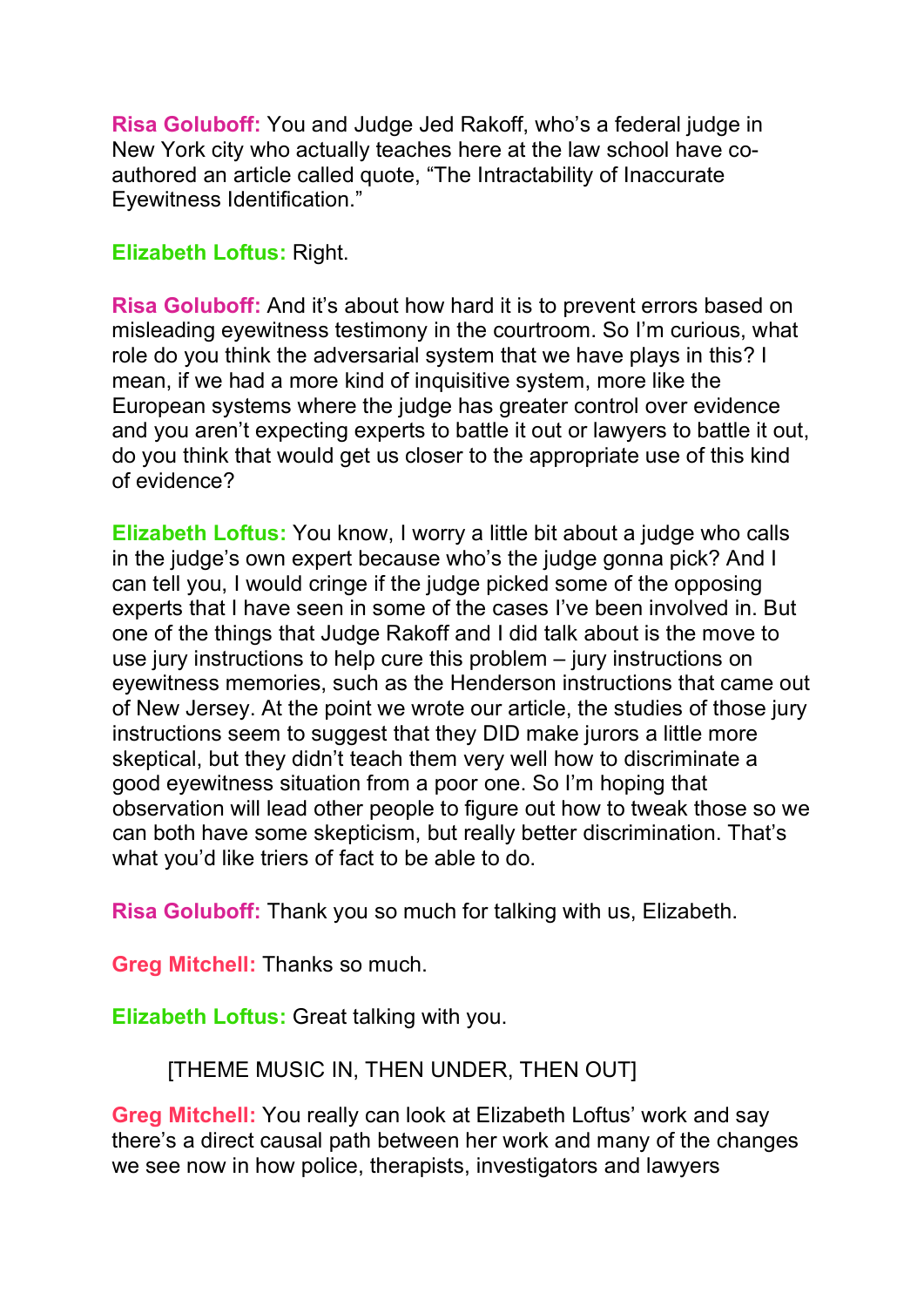approach eyewitness testimony. One of the things we didn't talk about and Elizabeth didn't mention: Elizabeth, Gary Wells, another eyewitness researcher, and our former colleague Brandon Garrett have a recent article out in "Psychological Science in the Public Interest," which is a kind of a monograph that's meant to give policy advice. And they go through the evidence discussing how important it is that police not repeatedly interview suspects and give them chances to identify the witness because with each time they repeat the identification, they become more confident in it. And by the time you get to trial, you've got a witness who may be much more confident about the identification than the witness was very shortly after the crime occurred. And so that's just another example where if the agencies will follow their advice, we'll avoid some of these post-event influences on eyewitness testimony.

**Risa Goluboff:** You know, I'm an optimist, so I like to find the silver linings. But one of the things that I think is exciting is that she often testifies at the moment of the case, right? But this work, what you were just talking about, and a lot of her work pushes back in time to affect how do the police do their job, how to investigators do their job, trying to start at the beginning of the process to try to make how we use memory or testimony, eyewitness testimony, more accurate, even if we can't ever get to perfect accuracy.

#### **Greg Mitchell:** Yeah.

**Risa Goluboff:** We're just launching this Project for Informed Reform that is trying explicitly to build on the work of the Law School's Innocence Project, to push back and say, 'Here's what we've seen on the backend of where things go wrong' and work with social scientists and legal scholars to try to create public policies that are less likely to result In wrongful convictions in the first place. And that's one of the things that I think is so exciting about her work is trying to push back in time and figure out what are best practices, how should we be going about investigations, whether therapeutic or forensic, you know, in the first instance.

**Greg Mitchell:** Let me just say, people do have a much better understanding of memory within the culture now, I think. Because if you look at surveys done in the '80s about what people thought about how memory operates versus some more recent surveys, people are more skeptical about the reliability of eyewitness identifications and memory than they used to be.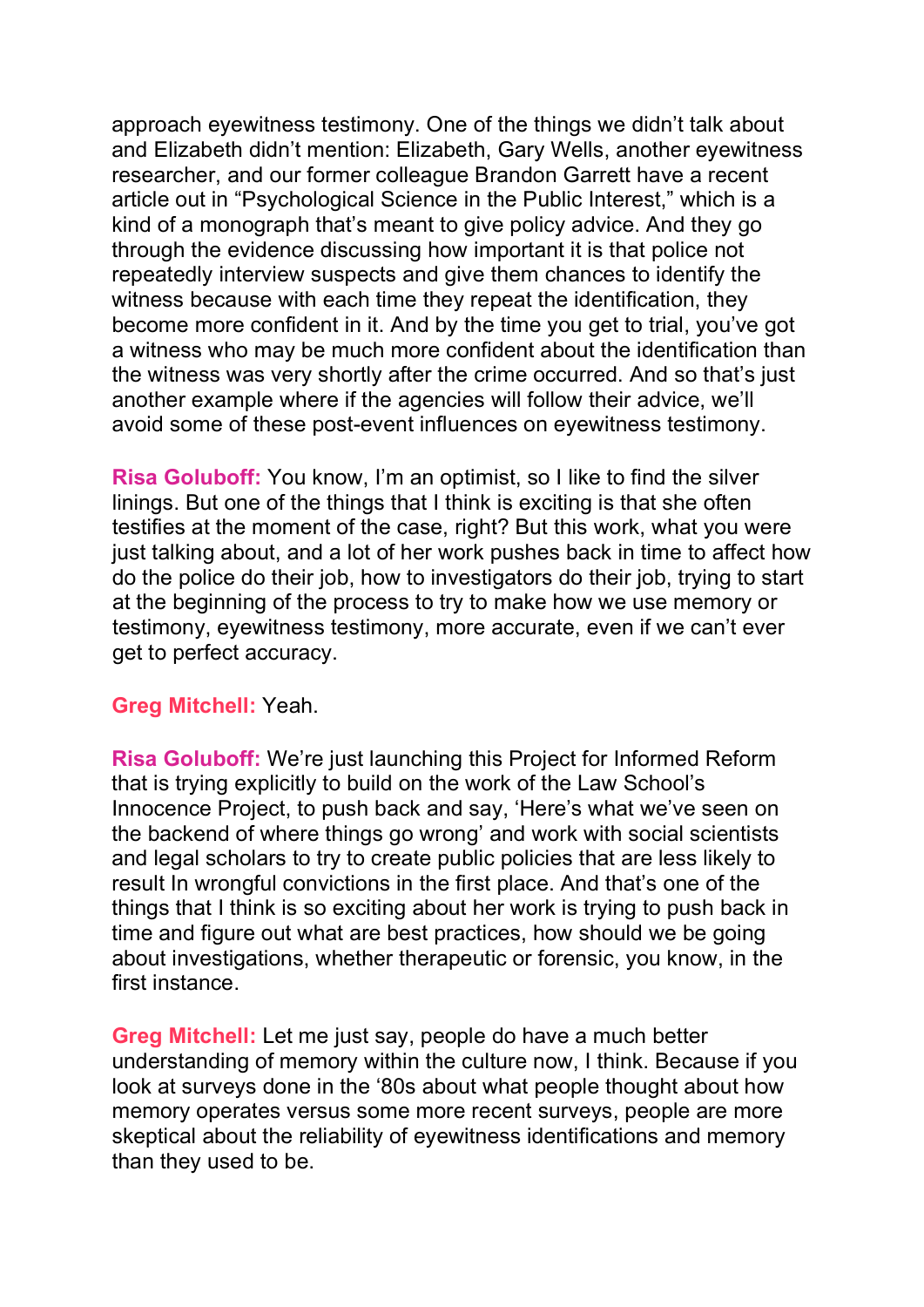**Risa Goluboff:** I absolutely agree, and I think it's part of our culture now to be skeptical. And I mean, my kids came home – I don't know if yours did, middle school maybe – to show us excitedly the little film clip of playing basketball and the gorilla comes on the basketball court and you were told to, you know, count the number of times they pass the ball or whatever, and you don't see the gorilla! And my kids, each one in turn, came home and said, 'Oh my God, I have to show you this thing!' Right, so, that's part of what they're learning is we have to be skeptical and the brain is a complicated machine that doesn't just have an imprint and then relay the imprint back again. And I think there has been a real sea change.

## [THEME MUSIC IN, THEN UNDER]

**Greg Mitchell:** I think you're absolutely right.

**Risa Goluboff:** Well, this was a fantastic conversation, Greg. Thanks so much for co-hosting with me again.

**Greg Mitchell:** It was my pleasure Risa. I look forward to doing it one more time.

## [THEME MUSIC UP, THEN UNDER]

**Greg Mitchell:** That does it for this episode of Common Law. If you'd like more information on Elizabeth Loftus and her research on eyewitness testimony, please visit our website Common Law Podcast dot com. You'll find links to past episodes, our Twitter feed and more there.

**Risa Goluboff:** And in two weeks, discrimination and Black hairstyles with UVA Law graduate Doriane Nguenang.

**Doriane Nguenang:** I was just thinking about how me bringing my whole self to my firm, including bringing my hair, whether that was going to be a liability for me and what that would mean in terms of my career prospect.

**Risa Goluboff:** We can't wait to share that with you. I'm Risa Goluboff.